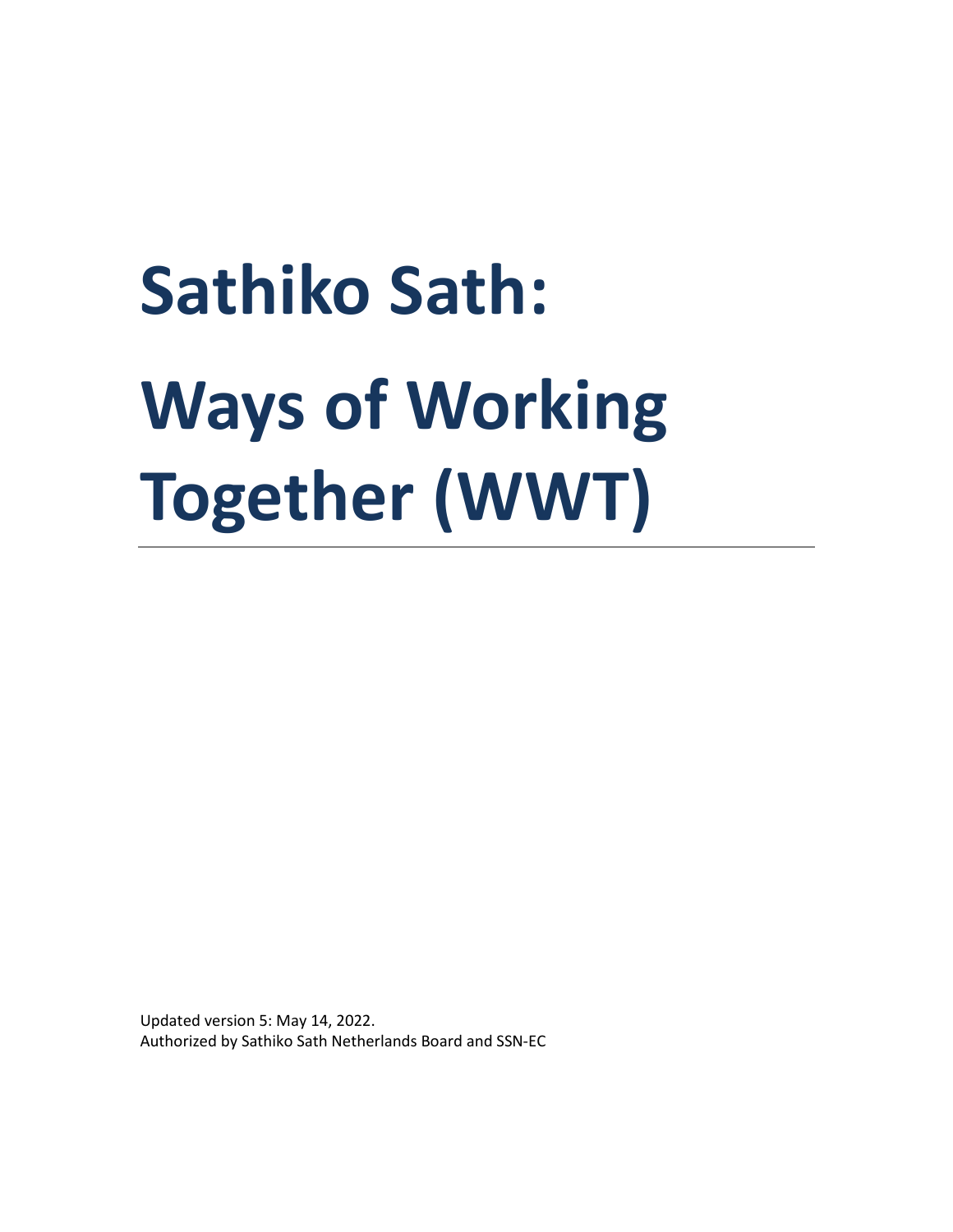# **CONTENTS**

| 1  |       |       |  |                                                                                     |  |
|----|-------|-------|--|-------------------------------------------------------------------------------------|--|
| 2. |       |       |  |                                                                                     |  |
| 3. |       |       |  |                                                                                     |  |
|    | 3.1   |       |  |                                                                                     |  |
|    | 3.2   |       |  |                                                                                     |  |
|    | 3.3   |       |  |                                                                                     |  |
|    | 3.4   |       |  |                                                                                     |  |
|    | 3.5   |       |  |                                                                                     |  |
|    | 3.6   |       |  |                                                                                     |  |
|    | 3.7   |       |  | Communication between SSN and SkS-NL and decision-making process. 7                 |  |
|    | 3.8   |       |  |                                                                                     |  |
|    |       | 3.8.1 |  |                                                                                     |  |
|    |       | 3.8.2 |  |                                                                                     |  |
|    | 3.9   |       |  |                                                                                     |  |
| 4. |       |       |  |                                                                                     |  |
|    | 4.1   |       |  |                                                                                     |  |
|    | 4.2   |       |  |                                                                                     |  |
|    | 4.2.1 |       |  |                                                                                     |  |
|    | 4.2.2 |       |  | Responsibilities concerning the selection of children for primary education10       |  |
|    | 4.2.3 |       |  | Responsibilities concerning primary, secondary-, and TVET education11               |  |
|    | 4.2.4 |       |  |                                                                                     |  |
|    | 4.2.5 |       |  |                                                                                     |  |
|    | 4.2.6 |       |  | Responsibilities of the Parents' Advisory Committee (SSN-PAC)12                     |  |
|    | 4.3   |       |  |                                                                                     |  |
|    |       |       |  |                                                                                     |  |
|    |       | 4.3.2 |  | Responsibilities concerning the infrastructure and inventory of the hostels13       |  |
|    | 4.3.3 |       |  |                                                                                     |  |
|    |       | 4.3.4 |  |                                                                                     |  |
|    |       | 4.3.5 |  | Responsibilities concerning the compliance with government regulations 14           |  |
|    |       | 4.3.6 |  | Responsibilities concerning the follow-up of alumni (i.e., our children that passed |  |
|    |       | 4.3.7 |  |                                                                                     |  |
| 5  |       |       |  |                                                                                     |  |
|    | 5.1   |       |  |                                                                                     |  |
|    | 5.2   |       |  |                                                                                     |  |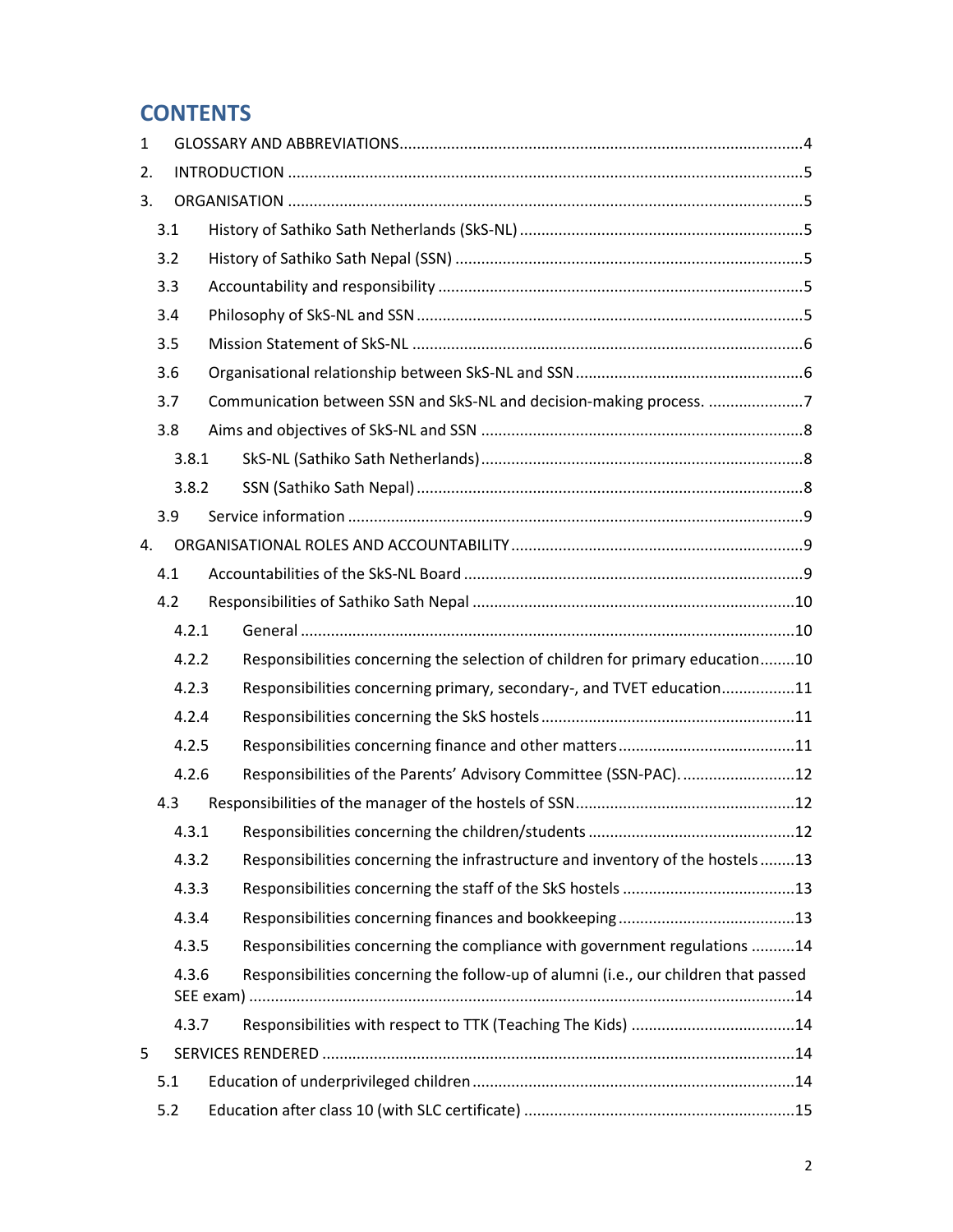| 5.3            | Counselling of children in their education, personal development, and career choices |
|----------------|--------------------------------------------------------------------------------------|
| 5.4            |                                                                                      |
| 5.5            |                                                                                      |
| 5.6            |                                                                                      |
| 6              |                                                                                      |
| 6.1            |                                                                                      |
| 6.2            |                                                                                      |
| 6.3            |                                                                                      |
| 6.4            |                                                                                      |
| 6.5            |                                                                                      |
| 6.6            |                                                                                      |
| 6.7            |                                                                                      |
| $\overline{7}$ |                                                                                      |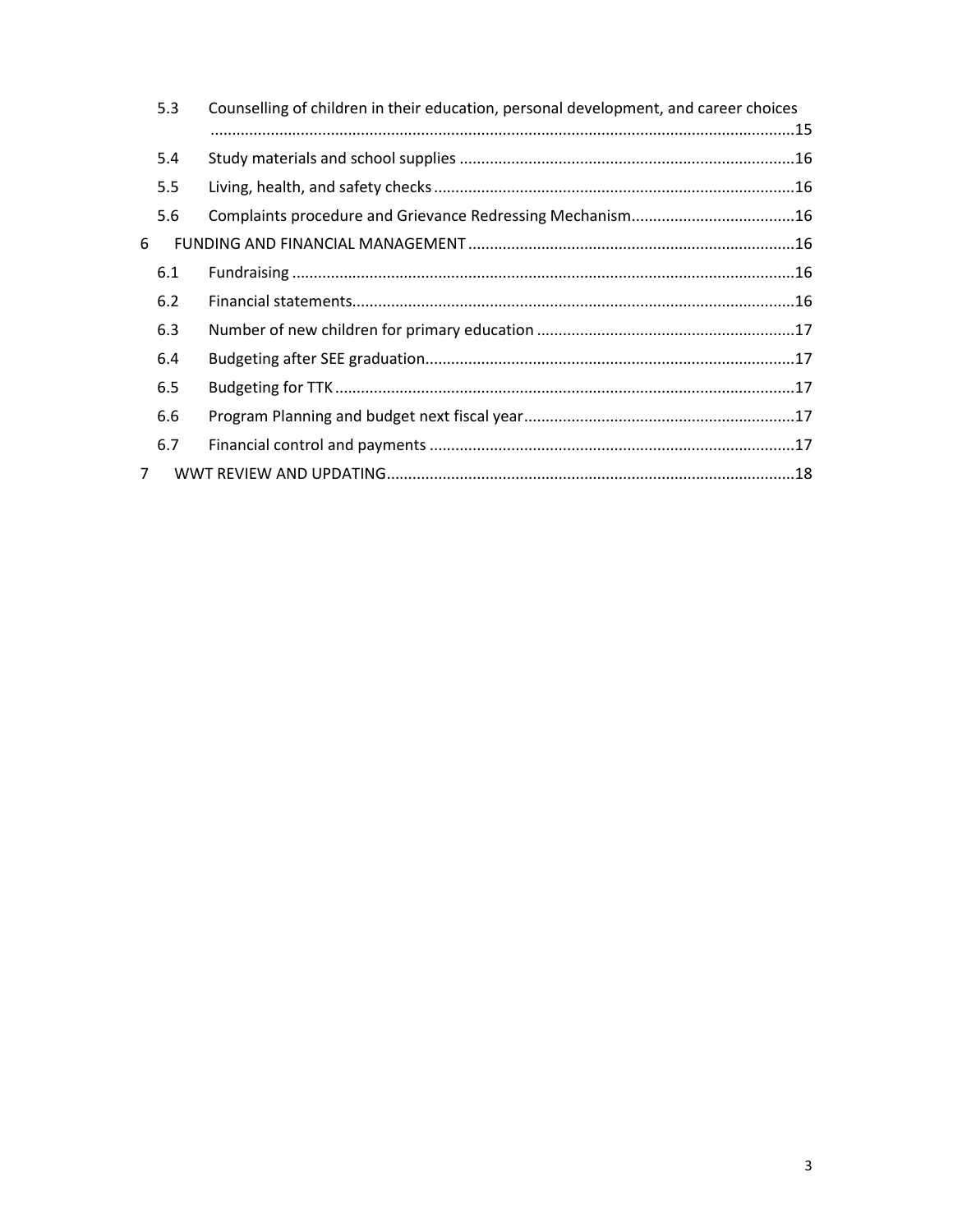# **1 GLOSSARY AND ABBREVIATIONS**

| Responsibility                     | Responsibility is an ongoing duty to do the work that is needed to<br>complete a given task.                                                                                                                                                                                                                                     |
|------------------------------------|----------------------------------------------------------------------------------------------------------------------------------------------------------------------------------------------------------------------------------------------------------------------------------------------------------------------------------|
| Accountability                     | Accountability belongs to a board (or person) who is ultimately<br>responsible for a given task and authorizes and approves the<br>result.                                                                                                                                                                                       |
| Sathiko Sath Nepal (SSN)           | The organising body, responsible for all Sathiko Sath activities in<br>Nepal. It has two divisions: SSN-PAC and SSN-EC                                                                                                                                                                                                           |
| Primary education                  | Education from grade (class) 1 to 8.                                                                                                                                                                                                                                                                                             |
| Lower secondary education          | Education grade (class) 9 and 10.                                                                                                                                                                                                                                                                                                |
| Higher secondary education         | Education grade (class) 11 and 12 $(+2)$ .                                                                                                                                                                                                                                                                                       |
| <b>TVET</b> (vocational education) | TVET, Technical and Vocational Education and Training (TVET), is<br>the formal name of vocational education that can start after class<br>8 or 10. Graduates from TVET are prepared for a large variety of<br>professions in both a theoretical and a practical way, also called<br>+2/+3 to indicate the duration of this TVET. |
| <b>SLC</b>                         | Nationwide exams to obtain the School Leaving Certificate after<br>class 10; formerly also called Secondary Education Exam.                                                                                                                                                                                                      |
| <b>HSEB</b>                        | Nationwide exams to obtain the HSEB certificate after both class<br>11 and 12                                                                                                                                                                                                                                                    |
| <b>HSEB</b> certificate            | Nationwide certificate obtained by passing the final exam after<br>higher secondary education that is organised by the Higher<br>Secondary Education Board                                                                                                                                                                       |
| <b>CTVET</b>                       | Proficiency Certificate in the chosen specialisation that is obtained<br>after final exam of a TVET                                                                                                                                                                                                                              |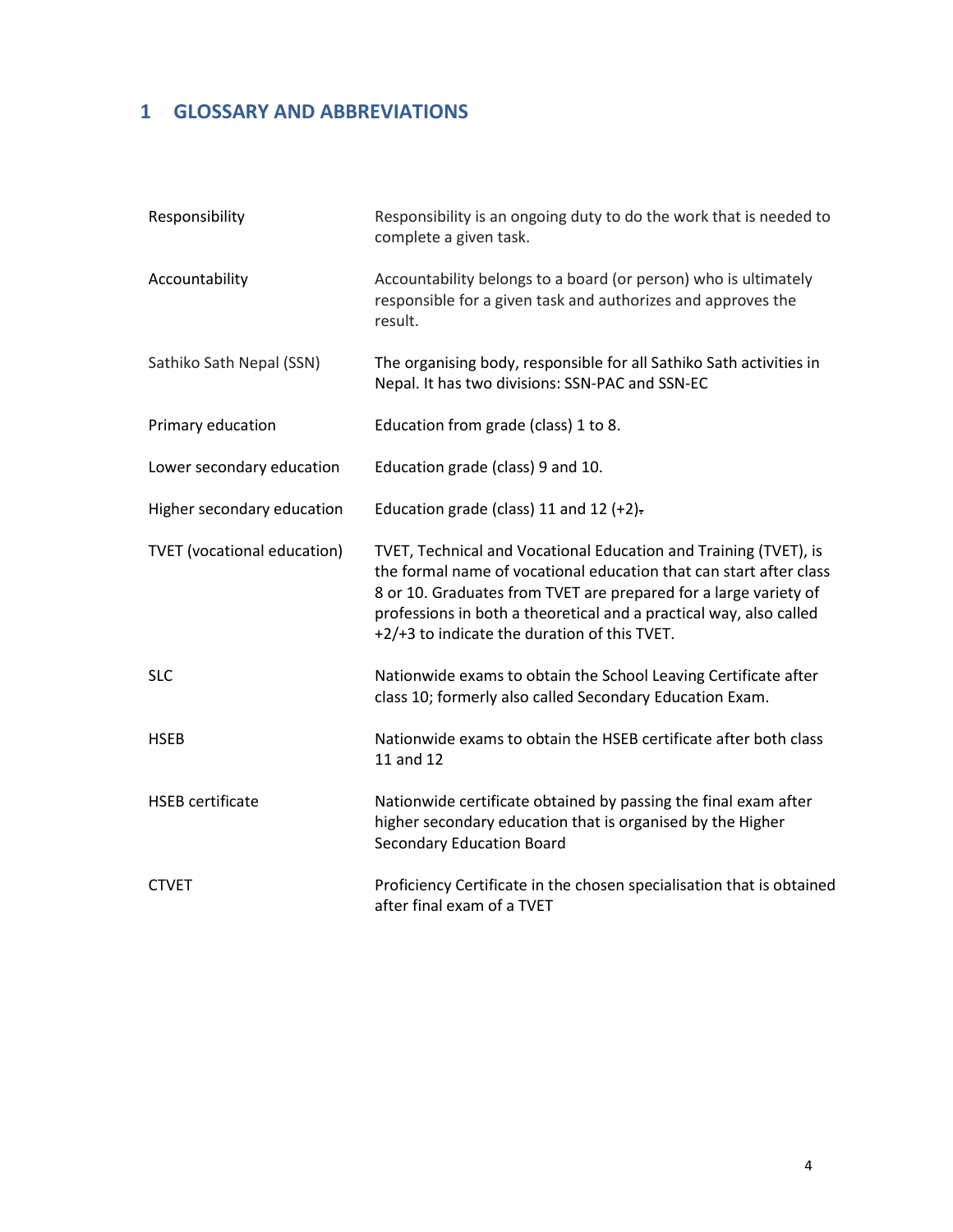# **2. INTRODUCTION**

Sathiko Sath refers to two Foundations: Sathiko Sath Nepal (SSN) and Sathiko Sath Netherlands (SkS-NL). Both Foundations have their own Constitution documents. The relation between SSN and SkS-NL is neither laid down in the Constitution of SkS-NL nor in the Constitution of SSN. This guideline for the ways of working together, abbreviated WWT, aims to describe the working relations between SkS-NL and SSN for the relevant areas.

SkS-NL transfers funds to SSN for a specific purpose as described in their Constitution. Therefore, the mission, philosophy, aims and objectives in this WWT are the ones defined for SkS-NL. The mission, philosophy, aims and objectives of SSN can be (and actually are) different from those of SkS-NL, but should at least own the mission, philosophy, aims and objectives of SkS-NL as that is the basic requirement for the funding.

There can be situations that are not foreseen and for which the content of a WWT does not give a clear guideline. In all those cases there must be bilateral consultation that can be initiated either by SkS-NL or by SSN.

# **3. ORGANISATION**

# **3.1 History of Sathiko Sath Netherlands (SkS-NL)**

SkS-NL was founded on March 4th, 2009. Sathiko Sath is an initiative of two Dutch tour leaders traveling in the Nepalese Himalaya. In their contacts with local Nepalese guides, cooks, and porters they learned about the poor circumstances these people were living in. Mountain children have but very small chances to get out of this poverty as schools in their villages are generally of a very low level. That's why in 2009 the Dutch tour leaders started Sathiko Sath, a foundation which offers education to underprivileged children from remote areas at one of the best schools in Nepal, the Little Angels' School (LAS) in Kathmandu. This is a good starting point for TVET after class 10 or, for brilliant students, for higher secondary education.

# **3.2 History of Sathiko Sath Nepal (SSN)**

SSN was founded at Kathmandu in November 2009. After the foundation of SKS-NL it was obvious that there had to be an operational organisation in Nepal. This is why SSN was founded.

# **3.3 Accountability and responsibility**

The board of SKS-NL is **accountable**. The accountabilities are described in section 4.1. The SSN is **responsible**. The responsibilities are described in sections 4.2 and 4.3. SSN is accountable to the board of SkS-NL.

# **3.4 Philosophy of SkS-NL and SSN**

Education is a basic human right. Like all human rights, it is universal and inalienable-everyone, regardless of gender, religion, ethnicity, or economic status, has this right. We believe that education is the key to get families and communities out of poverty. We consider education the prime means for development of the individual and of the society he or she is part of.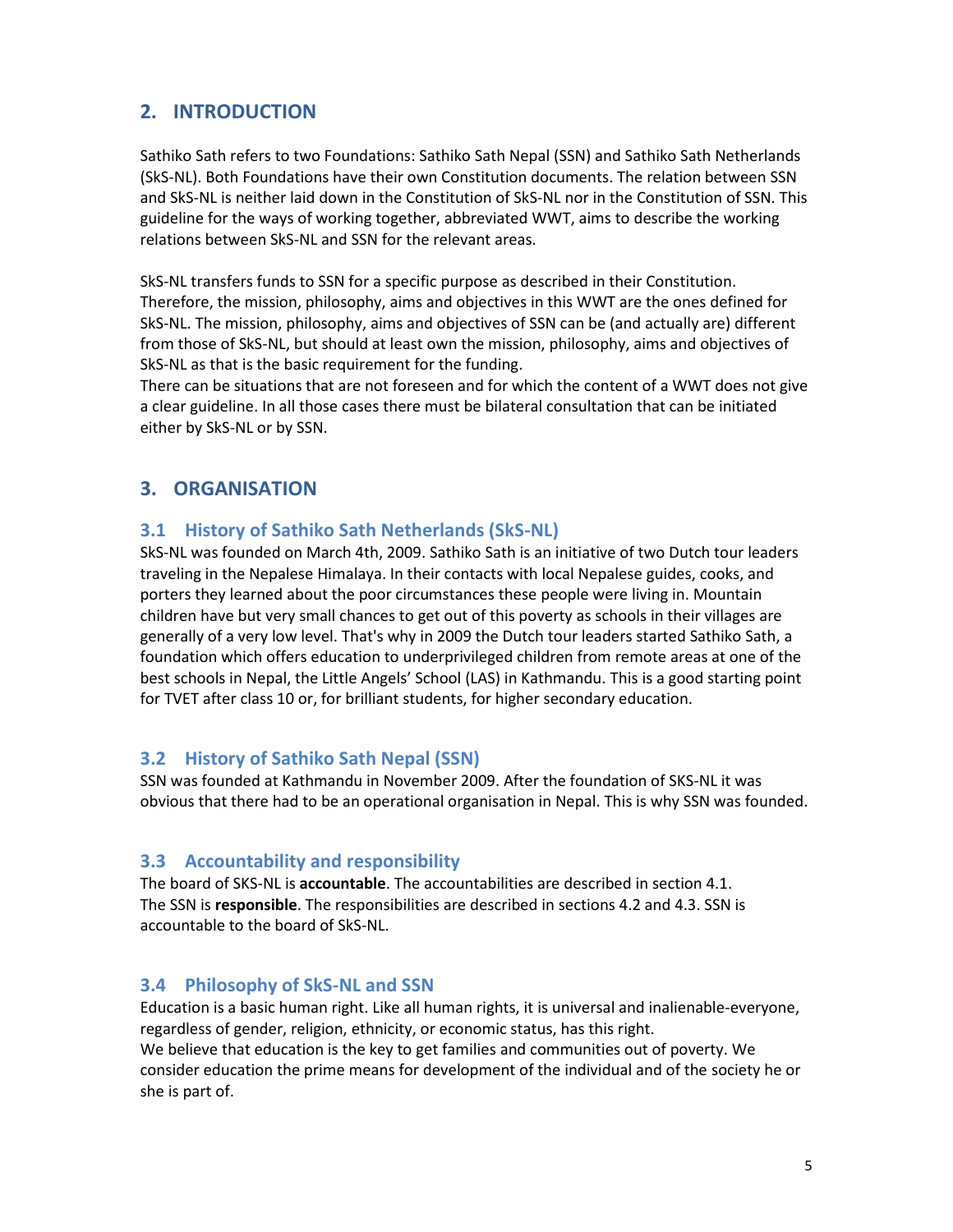# **3.5 Mission Statement of SkS-NL**

Sathiko Sath-NL wants to offer underprivileged Nepalese children a chance to develop themselves into well educated, skilled and confident adults who can contribute to Nepalese society. That is why we fund quality education, from the start of primary school through higher secondary or vocational education.

With all the support we offer, the parents remain finally self-responsible for their children. As a member of Sathiko Sath they pay a parental contribution for the educational program of the children from 6 – 18 years. This is a very low contribution, so it does not have to be a threshold for participation. SkS-NL emphasizes that the students also have responsibility for their own development and that of their country.

# **3.6 Organisational relationship between SkS-NL and SSN**

Sathiko Sath consists of two foundations: Sathiko Sath Nepal (SSN) and Sathiko Sath Netherlands (SkS-NL). Both foundations have their own Constitution in accordance with their respective national laws.

SSN is a non-governmental, non-profit and non-political organisation for social service and welfare.

SkS-NL is a non-profit organisation with an ANBI status (necessary for fiscal reasons).

The Constitution of SSN of the Nepali year 2066 (i.e., 2009 in the Netherlands) mentions: Executive Committee, Other Committees, General Meeting, Membership, employment of personnel, appointment of advisors.

The Constitution of SkS-NL speaks of a Board

The relationship between the two foundations is shown in the figure below.

# **Relationship SKS-NL - SSN**

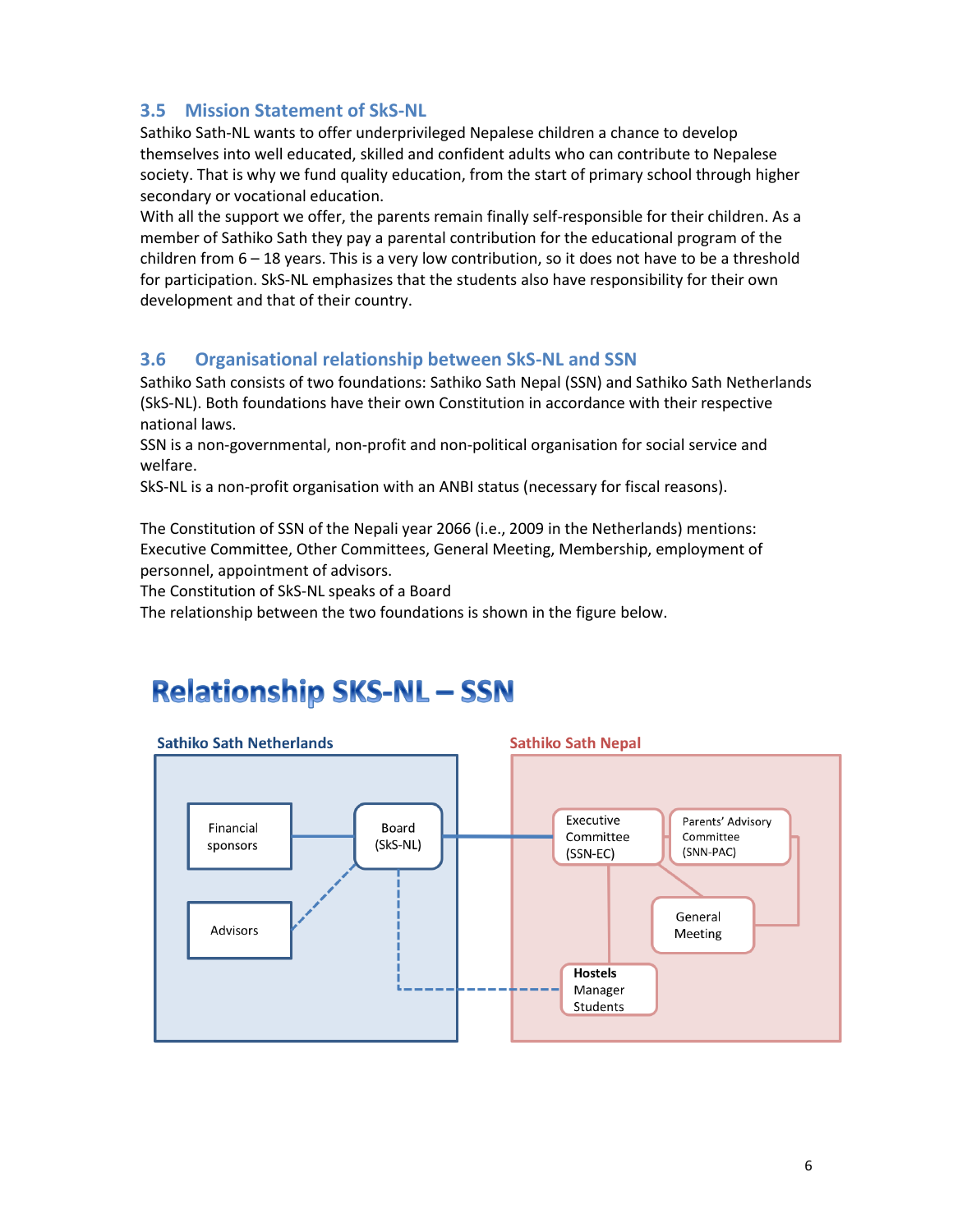SkS-NL transfers funds to SSN to finance the education of the children and to operate the hostels in accordance with the aims and objectives as mentioned in section 3.8. Each year (shortly after the end of the Nepalese fiscal year, i.e., July 15) the Executive Committee of Sathiko Sath Nepal (SSN-EC) sends SkS-NL the annual statement of the accountant (approved by SSN-EC) for approval, together with an annual report and the plans and the budgets for the coming year.

SkS-NL can give directions for the SSN-EC and to the manager of the hostels for the education and guidance of the children, the rental and exploitation of the hostels, and for new admissions. There is a difference between who/which is responsible and who/which is accountable in this interrelationship, this difference is laid down in section 3.3 of this guideline.

# **3.7 Communication between SSN and SkS-NL and decision-making process.**

As a general principle SKS aims to avoid surprises in decisions (cq. proposals for decisions) and in cooperation between SkS-NL and SSN and vice – versa (the so- called "no surprise policy"). This is a mutual obligation.

The following decisions must be approved by SkS-NL before being executed by SSN:

- 1. The number of new children to be funded by SkS-NL, as well as the procedure of selection and admittance.
- 2. The type of TVET chosen by individual students and the choice of the school/education institute.
- 3. The admission of well performing students (A+, A or sometimes B) at SEE to apply for higher secondary education.
- 4. Contracts for school fee with primary and secondary schools for all the children; as for +2/+3 education and TVET institutes. If more students apply for the same institute a discount may/should be negotiated.
- 5. The profile (ToR) and contract (MoU) for and the appointment/discharge of the Manager of the Hostels.
- 6. Contracts with the owners of the houses rented as hostels for children funded by SkS-NL
- 7. The annual budget for the next fiscal year.
- 8. Recruitment of staff and proposal to SkS-NL.

In addition to the above decisions, which can be considered as binding rules, the following additional *binding rules* apply:

- 1. The houses rented as hostels must comply with all the criteria for certification of hostels by the District Authority.
- 2. The deadlines for submitting the annual report, financial statement and budget must be met in compliance with the agreements between SkS-NL and SSN (see chapter 6).
- 3. In case of a severe incident or illness of one of the children or staff, and in case of suspicion of fraud, the Board of SkS-NL should be informed immediately.

**Conflicts of Interest:** Any decision that can result in a conflict of interest with anyone, including SSN-EC members, children, and staff, shall be avoided as far as reasonably possible. If a conflict of interest does occur, the problem will be submitted to SKS-NL. A decision will then be made in consultation between SkS-NL and SSN.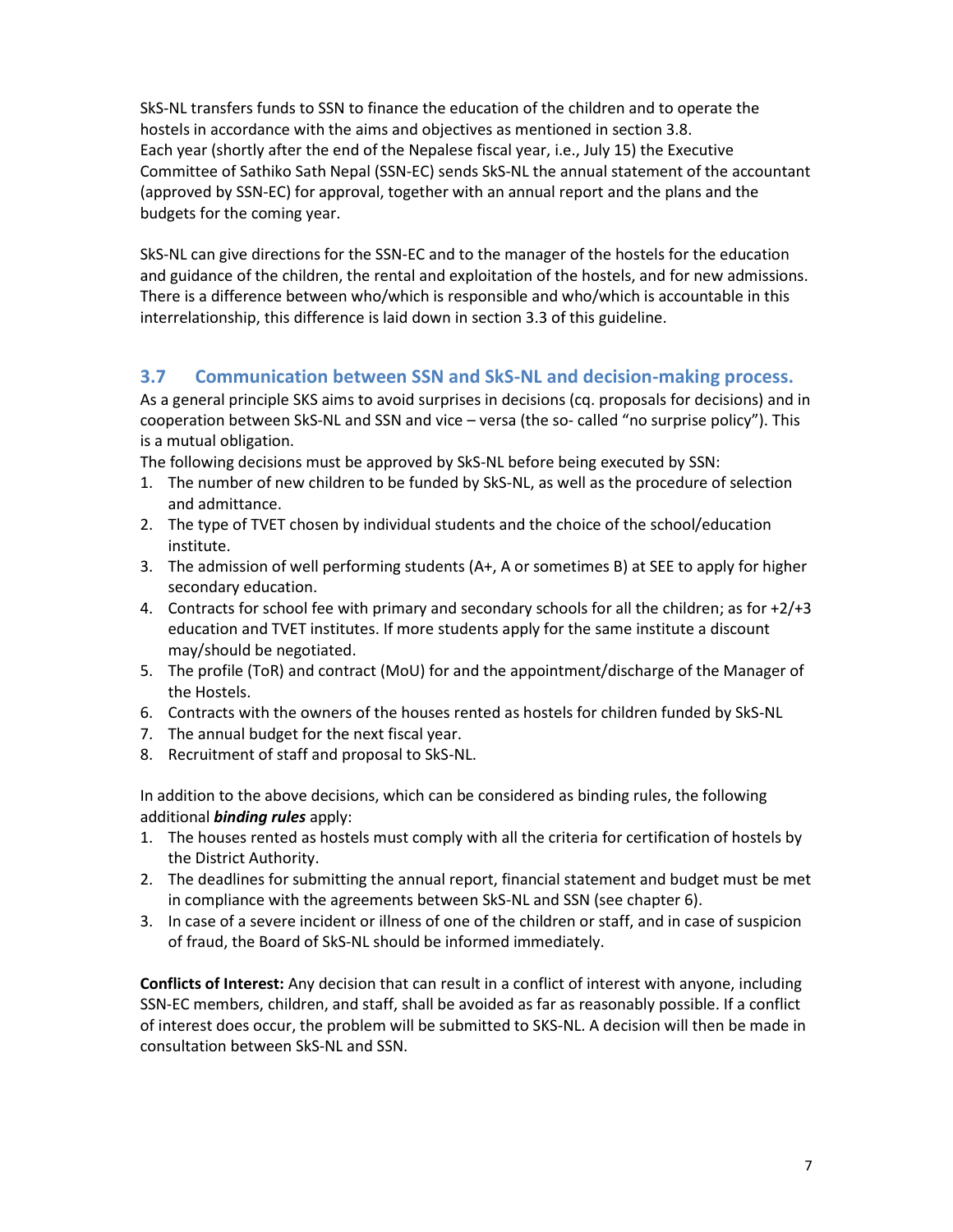# **3.8 Aims and objectives of SkS-NL and SSN**

# **3.8.1 SkS-NL (Sathiko Sath Netherlands)**

SkS-NL's aims, and objectives are:

- 1. SkS-NL offers the opportunity for education to children of the poorest families in mountain districts of Nepal. Their fathers are often porter, (auxiliary) cook or guide. They belong to different ethnic groups like Gurung, Magar, Sherpa and Tamang $^1$ .
- 2. To offer a good education to the children in the age of 6 to 16 years (class 1 to 10).
- 3. To offer the opportunity for a follow-up study after class 10 in case of good study results. In this case the parents must contribute to the school fees.
- 4. To have a long-term contract with an excellent primary and secondary school in Kathmandu for all children funded by SkS-NL.
- 5. To provide a safe and reliable environment (hostels or similar) for the children in the vicinity of their school during the first 10 school years and during the follow-up study (if the student goes for a follow up study near the hostel and if he/she asks for).
- 6. To provide for educational and career guidance for the children during the education and if possible, also afterwards.
- 7. To involve the parents actively in issues related to the education and the hostel management.
- 8. To stimulate our students to disseminating acquired knowledge to the young villagers in their home village, among others by our Teaching The Kids (TTK) programme.
- 9. SkS-NL is trying to initiate the Training The Teachers (TTT) program for teachers in rural areas. However, this will not be part of the Sathiko Sath Nepal scope.

# **3.8.2 SSN (Sathiko Sath Nepal)**

According to its Constitution, SkS-NL will realize its aims and objectives through the affiliate organization SSN. This means that the aims and objectives of SkS-NL are equally valid for SSN. However, the SSN focus is more on the proper execution of the activities.

SSN, in close cooperation of SkS-NL, will develop its working relationship with the government as well as national and international Non-Governmental Organizations (NGO'S) actively working in Nepal and beyond.

# **SSN-EC (Sathiko Sath Nepal Executive Committee)**

To contribute to the realization of the SSN vision, the following strategies under responsibility of the SSN-EC will be followed:

1. It has been agreed that parents must contribute to the current expenses of the education program (in exceptional cases dispensation can be given). The contribution for the Nepalese year 2076 (2019-2020) has been determined at 6000 Rp per child for the porters and 8000 Rp per child for the cooks and guides. SSN-EC, with the help of the manager of the hostel ensures to collect the contribution from the parents.

The SSN-EC advice SkS-NL about this contribution of the following years.

[NB: In the Nepalese years 2073 and 2074 the old 'endowment fund' has been used to pay

In Nepal there is strong rivalry between the ethnic groups. SkS-NL strives for equal opportunities of the ethnic groups and wants to promote that the children of the different ethnic groups learn to live harmoniously together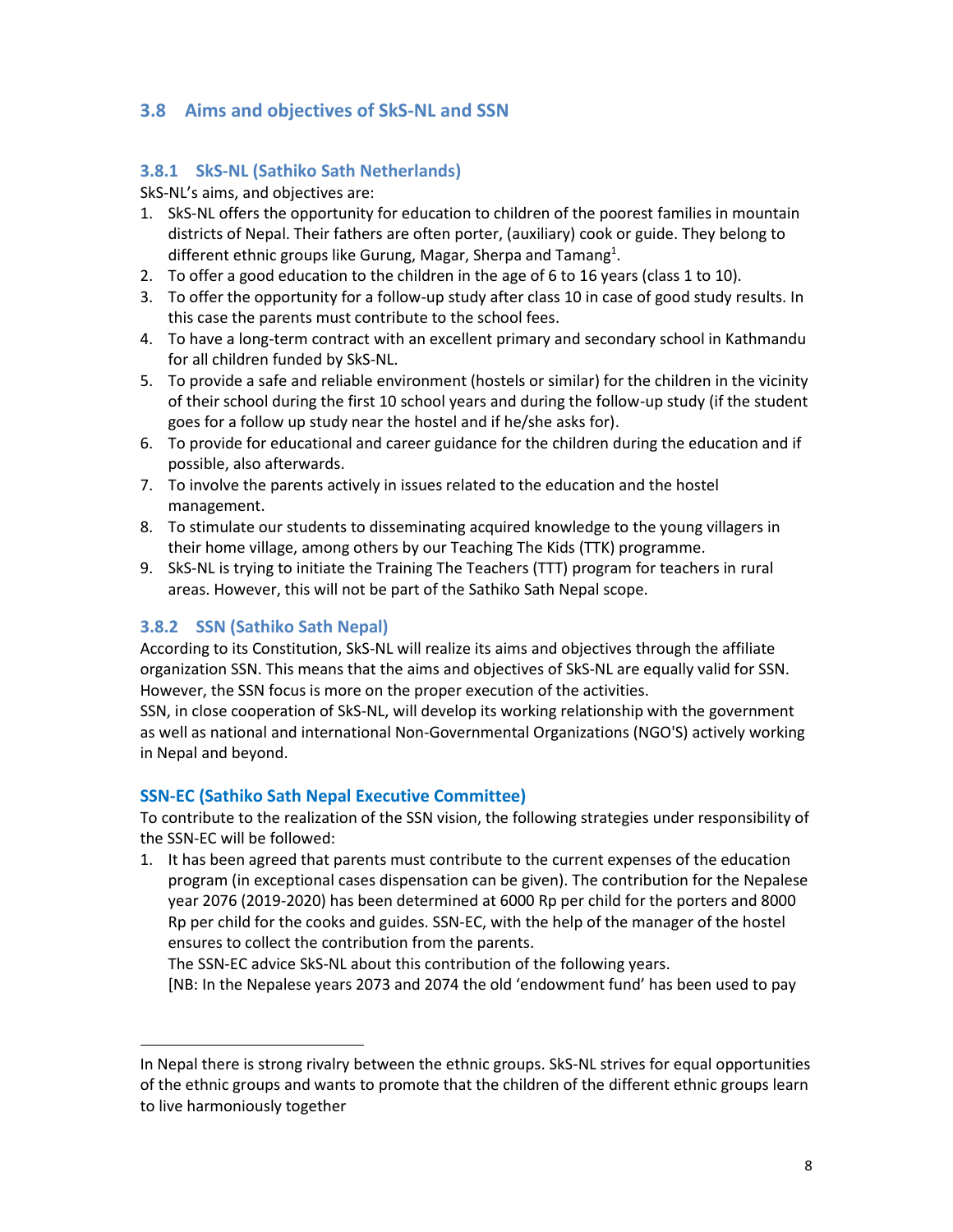Advisory the costs for the education for the SkS children, as in these years there were not enough donations to pay for the actual costs]

- 2. SSN-EC itself will also try to mobilize financial resources to implement the programs in partnership with NGO's working in Nepal.
- 3. SSN-EC will make sure that the hostels are a safe and healthy place to study and live for the children and the staff. Also, they monitor the quality of the education given.
- 4. SSN-EC aims to diversify the SSN program beyond scholarship for the children, f.i. by supporting Teaching The Kids (TTK) in villages to improve the quality of education at local level.
- 5. SSN-EC will organise the Annual General Meeting (AGM) together with the SSN-PAC members, an obligatory event as imposed by the government.
- 6. SSNB should support and coach the manager of the hostels in all cases; either initiated by local questions and those on behalf of SkS-NL.

# **SSN-PAC (Parents' Advisory Committee)**

To contribute to the realization of the SSN vision, the Parents' Advisory Committee (SSN-PAC) has the following aims and objectives:

- 1. Feedback about the well-being of the kids towards SSN-EC.
- 2. Selection of new kids as indicated by SkS-NL.
- 3. Organize the Annual General Meeting.
- 4. Communication with parents and village committee and mayor.

# **3.9 Service information**

The foundation of SkS-NL is registered with the 'Kamer van Koophandel' (Chamber of Commerce) under number 01146741. The fiscal number is 8205.07.738.

SSN is registered with the District Administration Office and District Development Committee and is affiliated with the Social Welfare Council under Society Registration Act 2034 AD [To be completed by SSN-EC].

# **4. ORGANISATIONAL ROLES AND ACCOUNTABILITY**

# **4.1 Accountabilities of the SkS-NL Board**

- 1. To raise funds for the primary and secondary education, and TVET of Nepalese children through SSN (see appendix 1) and to provide money for the daily management of the hostels, and other consequential costs. Depending on the success of fund raising by SkS-NL, the activities of SKS in Nepal may grow or may reduce. It is the responsibility of SkS-NL to manage this balance.
- 2. To provide 'binding rules' and guidelines for the primary and secondary education, and TVET, guidance and hostels for the children financed by SkS-NL or related NGO's (like Milijuli).
- 3. To draw up SkS-NL's final annual report and annual statement of accounts, and to include with it the annual report and statement of account drawn up by SSN.
- 4. To approve annually, before January  $15<sup>th</sup>$ , the number of new children that can be admitted for primary, secondary or TVET in each following school year.
- 5. To approve for each individual student the type of TVET at the preferred institute at which he/she will start in the next school year.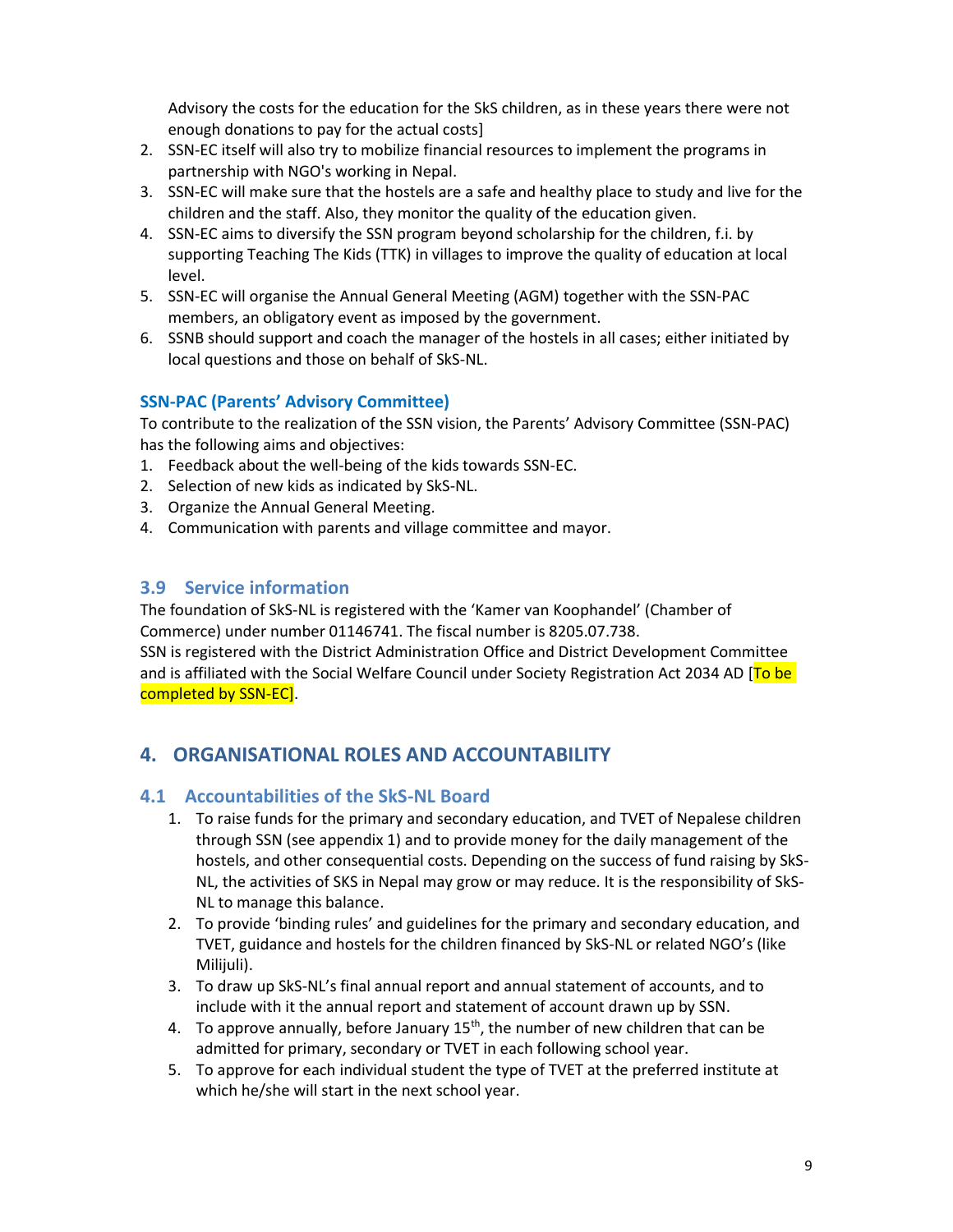- 6. To approve for each individual student for higher secondary education, i.e. grade 11 and 12
- 7. To approve the annual budget of SSN for primary and secondary education, for TVET and for the exploitation of the hostels.
- 8. To approve the salary (raise) proposals and cost compensation proposals (e.g. telephone, travel, etc) for the staff, hire- in teachers, and parents in Nepal.
- 9. To inform the sponsors of SkS-NL about the spending of the funds and the students' results.
- 10. To inform SSN annually on the financial continuity and the funds available for education of the children forecasted for the next period.
- 11. To select and set agreements with the Nepalese accountant on the finances of SSN related to SkS-NL.
- 12. To annually update the program and the financial planning of SkS-NL.

# **4.2 Responsibilities of Sathiko Sath Nepal**

# **4.2.1 General**

The functions, duties and rights of both the Executive Committee (abbreviated EC) and the Annual General Meeting (AGM) are described in SSN's Constitution (article 14 and 12), as well as the functions, duties and rights of their members. However, the structure of SSN has been upgraded in 2019, so next to the general board (SSN-EC), a Parent's Advisory committee (SSN-PAC) is installed.

There is no reference to functions, duties and rights in relation to sponsors of SSN. However, the SSN-EC is expected to execute the following specific roles and responsibilities as perceived necessary by SkS-NL to realize the aims and objectives of SkS-NL.

The SSN-EC must also organize and deliver SSN's annual report to SkS-NL and other stakeholders.

#### **4.2.2 Responsibilities concerning the selection of children for primary education** Responsibilities are:

1. To guard the criteria and process of the annual selection of children for support by SkS-NL. Parents must hand over birth papers that show that the candidate has an age of 6 or 7 years (and not older or younger).

Currently, the following criteria are maintained (but these can be modified to meet national priorities, school rules, availability of funding):

- a. Ideally an equal number of children from the Tamang, Sherpa, Gurung, Magar ethnic groups will be supported by SkS-NL, although kids from other ethnic groups may also be admitted if found appropriate by the SSN-EC.
- b. Ideally, an equal number of boys and girls will be supported by SkS-NL
- c. Children have to come from the poorest families as recognised by the Village Development Committee, for instance children of porters.
- d. Children who have lost their mother, father or both may enter the educational program with priority.
- 2. Only one child per family is allowed. A family is defined as father, mother and their children, which means that a second child of the same parents will not be supported.
- 3. If more children are listed than available places, this will be followed by a lottery.
- 4. To admit the selected children to the school in accordance with the rules and regulations of the school, the parents are required to submit the following documents:
	- a. Application form to the Sathiko Sath program in a prescribed format.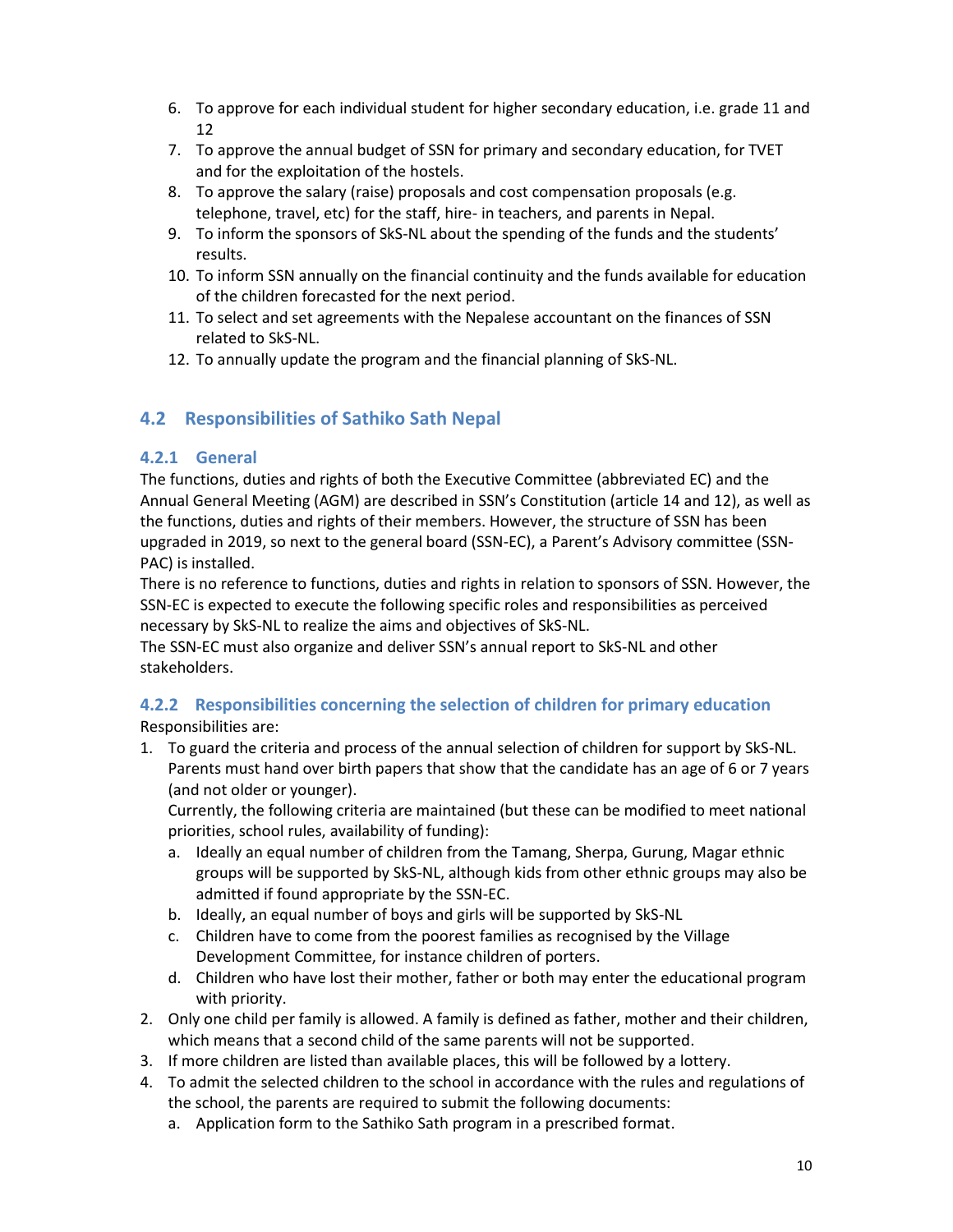- b. A birth certificate to show that the candidate kid is between 6 and 7 years old.
- c. A local Village Development Committee certificate that proves that the parents of the kid belong to the poorest families. The local family situation may be verified by means of a site visit by some of the SSN-EC members.

# **4.2.3 Responsibilities concerning primary, secondary-, and TVET education**

Responsibilities are:

- 1. To supervise the well-being and study results of the children.
- 2. To select the new children to start in class 1 according to the criteria described in 4.2.2 and in line with the number determined by SkS-NL.
- 3. To approve school(s) for primary and secondary education and TVET.
- 4. To draw up and sign the contracts with the schools according to the criteria in 3.7 and approved by SkS-NL.
- 5. To produce annual progress reports for the children financed by SkS-NL.

# **4.2.4 Responsibilities concerning the SkS hostels**

Responsibilities are:

- 1. To prepare and sign together with a representative from SkS-NL Board<sup>2</sup> the contract for rent of house(s) as SkS hostel.
- 2. To prepare and determine together with a representative from SkS-NL Board the profile (Terms of Reference) and contract (Memorandum of Understanding) of the manager of the Hostel $(s)^3$ .
- 3. To appoint and discharge the manager of the hostels.
- 4. To evaluate at least once per year the performance and functioning of the manager of the hostels.
- 5. To propose every 2 years to SkS-NL the salaries of SSN staff and to sign their contracts.
- 6. To evaluate the salaries of SSN staff every two years to determine whether they are still compatible with government policy and salaries provided for similar functions.
- 7. To supervise the effective and efficient exploitation of the hostels and their financial management.
- 8. To supervise the functioning of the manager of the hostel and to report if necessary to SkS-NL.
- 9. To ensure compliance with government acts, including education acts, rules and regulations.
- 10. To decide whether kids must leave the Sathiko Sath program in the case of misbehavior.

# **4.2.5 Responsibilities concerning finance and other matters**

Responsibilities are:

- 1. To request from SkS-NL every three months the release of funds required based on cost estimation, SSN-EC decision and an expense statement, fully certified by the auditor.
- 2. To draw up the annual report and the annual statement of accounts for all matters related to SkS-NL and to have both statements approved by the accountant of SSN.
- 3. To annually draw up the budget and activity planning for the next year.
- 4. To actively search for financial sponsors in and outside Nepal for both the educational and hostel costs for the admitted children.
- 5. To share and explain the policy, strategy, programs and other relevant information to the

<sup>&</sup>lt;sup>2,</sup> When no SkS-NL board member is present to sign the contract, SkS-NL can authorize the president of SSN-EC or the manager of the hostel to sign.

<sup>&</sup>lt;sup>3</sup> When no SkS-NL board member is present to sign the contract, SkS-NL can authorize the president of SSN-EC or the manager of the hostel to sign.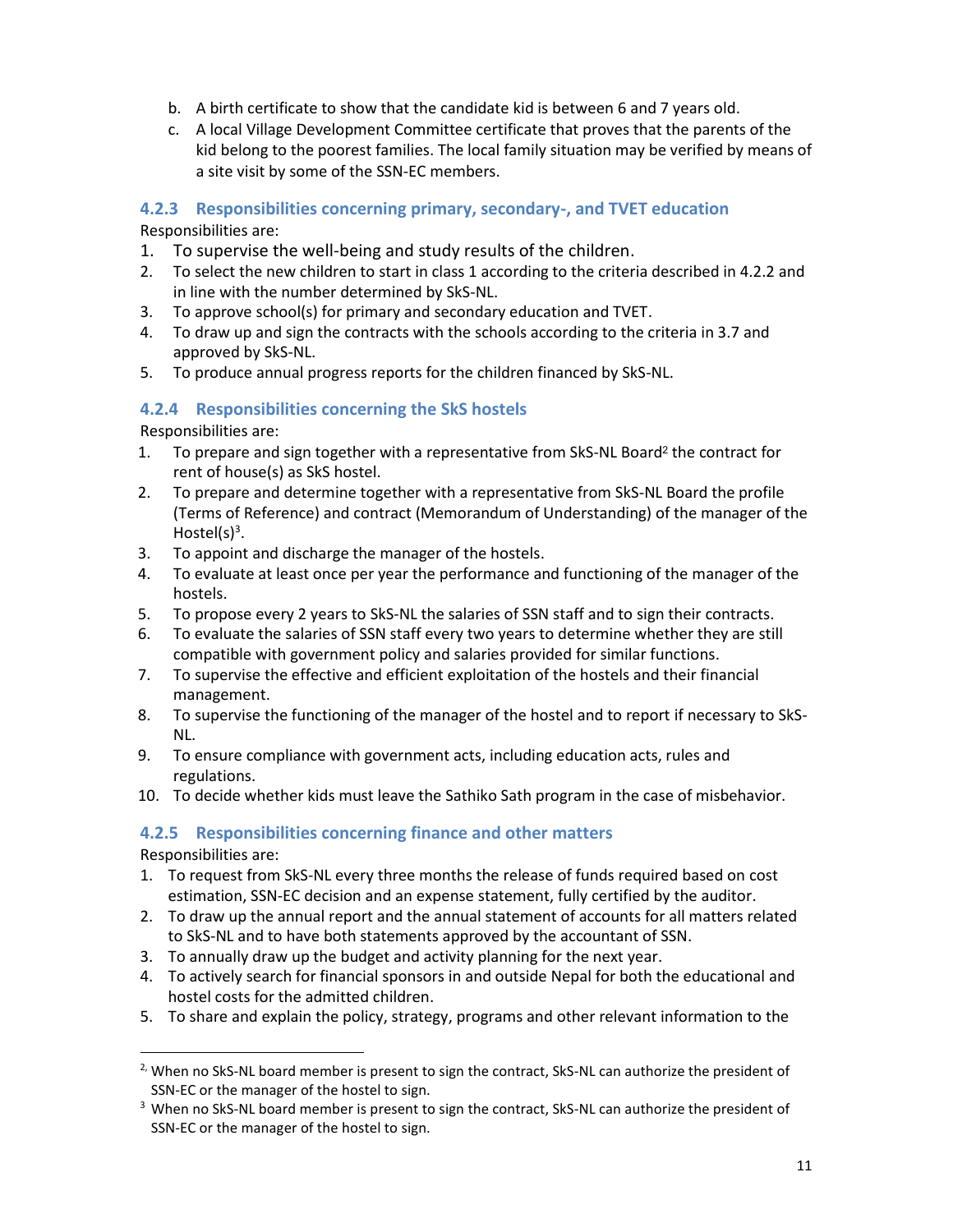parents and other stakeholders.

- 6. To establish and maintain a good relationship between SSN, parents and other stakeholders.
- 7. To disseminate in due time all relevant information to the parents regarding their child's education and compliance with disciplinary actions as well as rules and regulations of the school.
- 8. To evaluate the strategy of SkS-NL and to propose adjustments, if desired.
- 9. To control the collection of parent's contributions to SSN.

# **4.2.6 Responsibilities of the Parents' Advisory Committee (SSN-PAC).**

1. To select and propose new kids to SSN-EC.

The PAC is in charge with the selection of suitable candidates to join the SkS education programme in their village or in its immediate vicinity.

Annually, before December 15<sup>th</sup>, first SkS-NL agrees the maximum of new kids with SSN-EC. Next SSN-EC communicates this maximum number of new kids to the SSN-PAC. The SSN-PAC selects the specified number of children that can be supported in compliance with the criteria and process outlined in 4.2.2. To prove the criteria, they need to be in contact with the village committee and/or the mayor.

- 2. The PAC individual members to keep contacts with the parents of their village or region ("collect info from parents"), with respect to all things that might be relevant for Sathiko Sath concerning the kids, hostel, or school (health or family items, complaints, suggestions for improvement, etc). Also, to explain Sathiko Sath decisions and important news item to the same group of parents ("give info to parents").
- 3. To inform the SSN- EC in case of suggestions for improvement, problems and/or complaints. This can be about the school, the management of the hostel, other children, or other items.
- 4. Inform the SSN-EC when requested, but also on PAC members own initiative, about all that matters with the kids, their education and their social behaviour.
- 5. Appoint two representatives who will participate in the SSN-EC.
- 6. Organize the Annual General Meeting (AGM) on request of the SSN-EC together with the manager of the hostel.
- 7. To help finding suitable village schools for the Teaching The Kids (TTK) program for the graduates of Grade 10 (and optionally grade 12). In close cooperation with the hostel manager.
- 8. To follow up our graduate students (of your village /region). How are they doing? Do they need help? Etc.

# **4.3 Responsibilities of the manager of the hostels of SSN**

The manager of the hostels is appointed by SSN-EC (after consultation with and approval by SkS-NL) and works under the responsibility of the SSN-EC. Since the manager is the key person to determine the quality of care for the children staying in the hostels, and since SkS-NL provides the financial means for the hostels, it is logical that SkS-NL can give directions for the responsibilities of the manager of the hostels. The perceived list of responsibilities is given below.

# **4.3.1 Responsibilities concerning the children/students**

Responsibilities are:

- 1. Ensuring regular school attendance.
- 2. Ensuring the children's health (diet, hygiene, medical check-ups).
- 3. Ensuring the children's safety (in and around the hostels and on their way to school).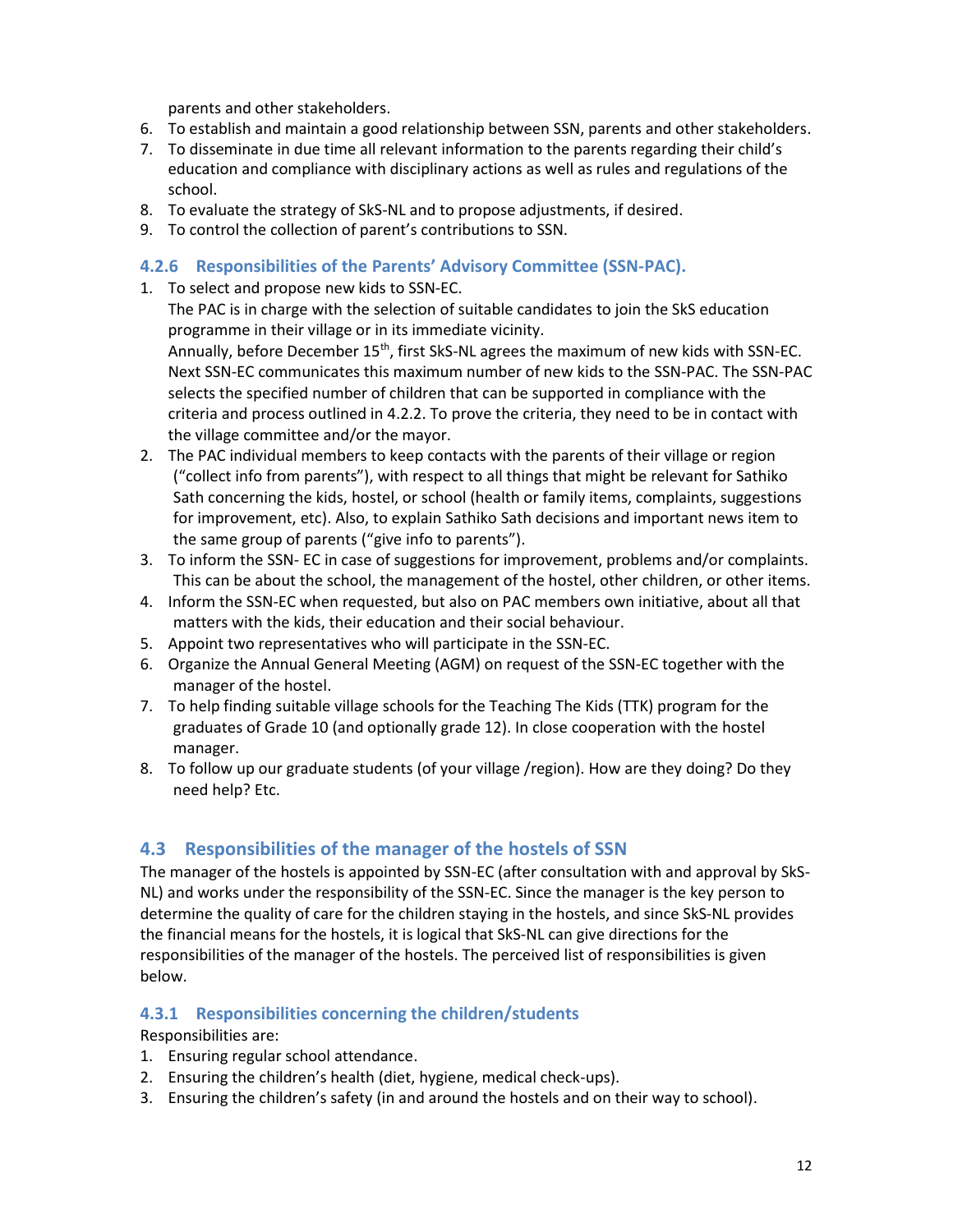- 4. Guarding the atmosphere in the hostels and organizing out-of-school activities to enhance the development of each student.
- 5. To organise the return of the children to their villages in holidays of substantial size (with the aim to keep the children in contact with their roots)
- 6. Encouraging programs and activities such as sports and other educational competition, which motivate children for their personal development.
- 7. Maintaining regular contacts with the primary and secondary school(s), TVET institutes, the Nepal Youth Foundation and the parents.
- 8. Organise and guiding of educational routes of individual children (testing by NYF, discuss at the education institutes) and report findings. This is especially relevant for kids in class 8 and 10 when deciding about further education.
- 9. Communicate with the children and their parents about the admittance criteria for financial support by SkS-NL (see 5.1).
- 10. Alert SSN-EC if motivational, medical or psychological problems with individual kids arise and discuss and agree action plan with SSN-EC. Consultation of the education institutes, the NYF, or other institutes or people may be wise.
- 11. Counselling with all stakeholders about children who misbehave and probably should be expelled from the SkS program.

# **4.3.2 Responsibilities concerning the infrastructure and inventory of the hostels**

Responsibilities are:

- 1. Ensuring the proper use of all technical equipment in the hostels (electricity, water, sanitation, kitchen equipment)<sup>4</sup>.
- 2. Maintaining all furniture (beds, tables, cupboards, etc.).
- 3. Ensuring the cleanliness and safety of the hostels and the playgrounds.

# **4.3.3 Responsibilities concerning the staff of the SkS hostels**

Responsibilities are:

- 1. Describing the necessary qualifications and profile (Terms of Reference) of the staff needed.
- 2. Finding persons who can fulfil staff vacancies.
- 3. Daily follow-up of proper fulfilling tasks as agreed; giving support and corrections if necessary.
- 4. Annual evaluation and reporting on the functioning of each staff member.

# **4.3.4 Responsibilities concerning finances and bookkeeping**

Responsibilities are:

- 1. Paying all bills related to the operation of the hostels.
- 2. Purchasing all goods needed for the operation of the hostels at market conform prices.
- 3. Bookkeeping of all incoming and outgoing money related to the hostels.
- 4. Collecting parents' own annual contribution to Sathiko Sath.
- 5. Making contracts with parents about their contribution to the school for higher secondary education and TVET and take care for collecting the money from the Nepali year 2076 onwards. It should be kept in mind, whatever the costs of the study after SEE are, the contribution of Sathiko Sath Sathiko Sath pays for those who study at the higher secondary education is 50% of the school fee with a maximum of NRps 60.000 per year for a period of maximum 2 schoolyears. For those who study at TVET schools, this 50% contribution may

<sup>&</sup>lt;sup>4</sup> The house owner is responsible for the proper functioning of technical equipment as well as for damage due to natural causes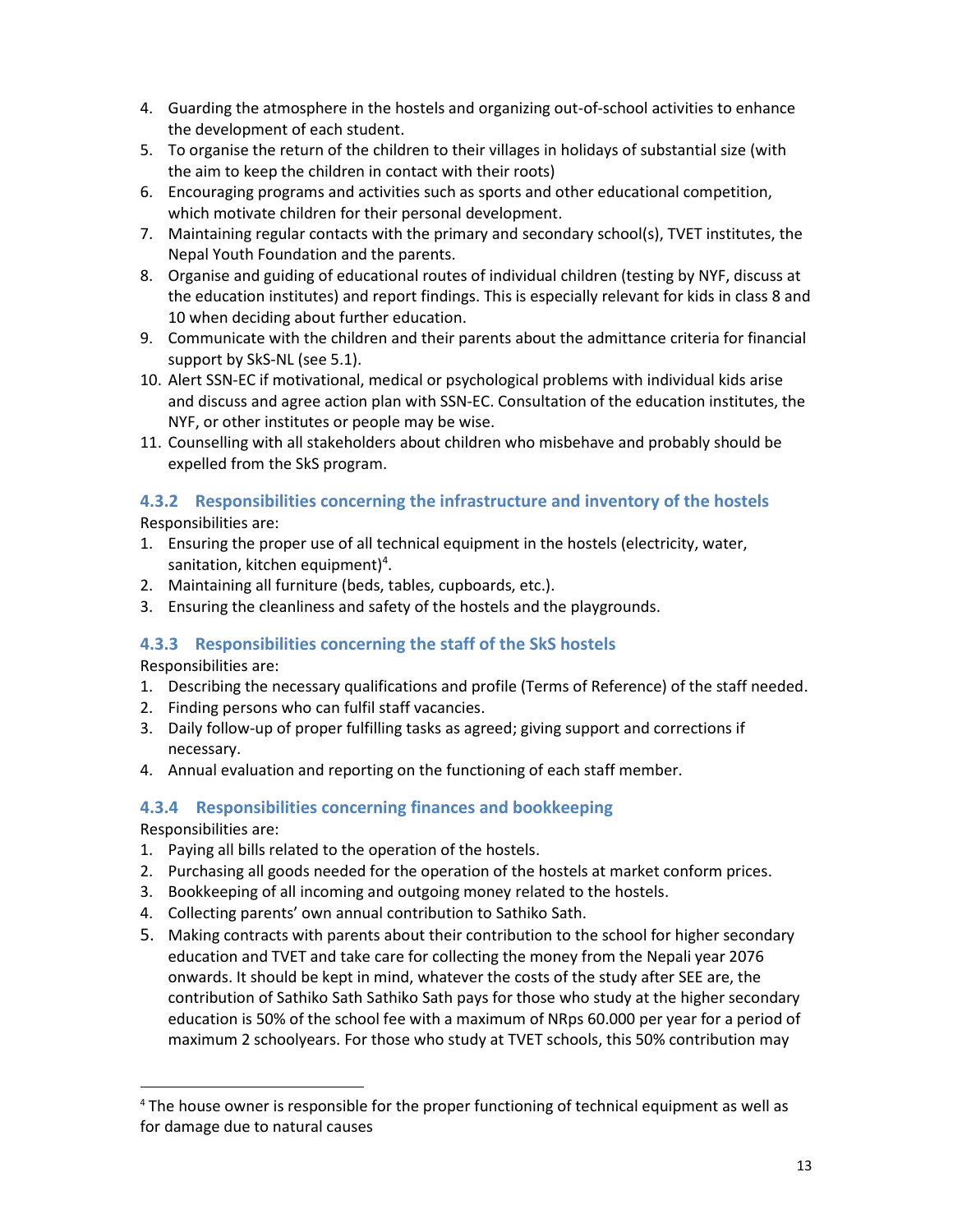take more years but must never exceed the maximum contribution of Sathiko Sath; i.e. NRps 120.000.

# **4.3.5 Responsibilities concerning the compliance with government regulations**

Responsibilities are:

- 1. The annual renewal of the District Authority certificate for the hostels.
- 2. Making necessary adjustments according to government rules/guidelines.
- **3.** The (houses rented as) hostels must satisfy all criteria for certification of hostels by the District Authority.

# **4.3.6 Responsibilities concerning the follow-up of alumni (i.e., our children that passed SEE exam)**

#### Responsibility is:

Provide SkS-NL with information concerning the career steps of the alumni (education, profession etc), if necessary, with the help of the Parents' Advisory Committee (SSN-PAC). This is valid for both students who are included in the educational program of Sathiko Sath as well as for those who left this program for at least 7 years after graduation in SEE and are or have been fully paid by their parents.

# **4.3.7 Responsibilities with respect to TTK (Teaching The Kids)**

Responsibility is:

- 1. inform the students of class 10 (and optionally class 12) about their SkS program obligation to do a 2-months teaching traineeship in their villages after SEE. The idea is to support their village schools with good education, to be back in their village for some time, and to get experience how it is to be a teacher yourself.
- 2. contact school managers in the village for TTK and try to make agreements on their needs (which subjects), etc..
- 3. discuss the help of the school board to train our children in how to teach, and to help them with training materials.
- 4. evaluate how the TTK period has been perceived by students and school teachers (lessons learned, etc).
- 5. motivate students to do TTK after class 12 or vocational study and organise this.

# **5 SERVICES RENDERED**

The services provided to the children (and their parents) through the funds of SkS-NL and delivered by SSN are described in this section.

# **5.1 Education of underprivileged children**

The main goal of Sathiko Sath is the education of underprivileged children from rural areas (see 4.2.2) from the primary to the higher secondary or the vocational level onward (see appendix 1). All children are prepared for the School Leaving Certificate (SLC) at the end of class 10 as a final step in their lower secondary education. This is also called the SEE (Secondary Education Exam). Some go further up to class 12 (higher secondary level) and obtain the HSEB certificate (Higher Secondary Education Board). Others continue with TVET and obtain a CTEVT Proficiency Certificate in the chosen specialisation. Children may also leave the Sathiko Sath program with the SLC certificate; i.e. discontinue after class 10.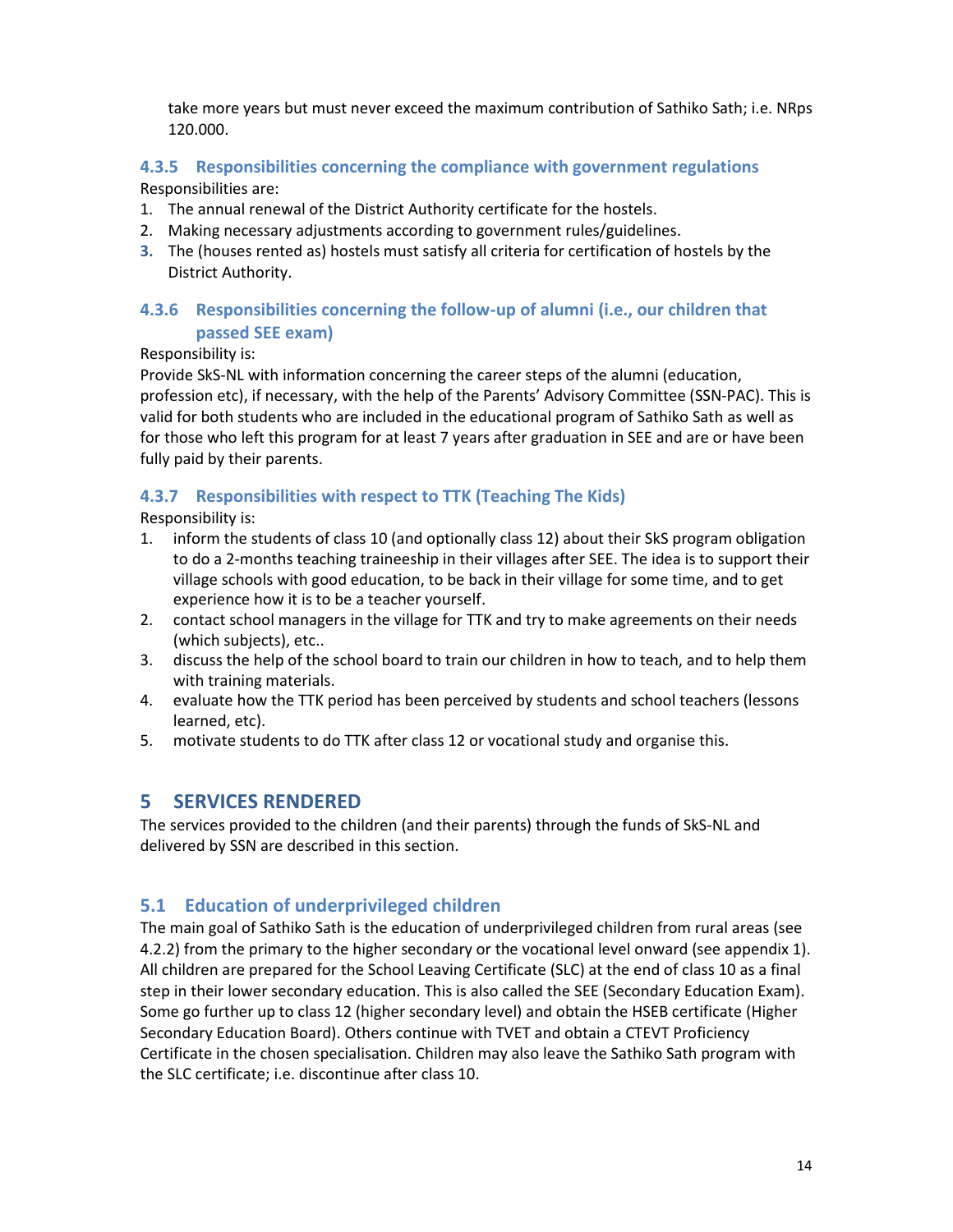SkS-NL accepts that it may be necessary for a student to double a class. This is accepted one time before SEE and only if the school or the Nepal Youth foundation advice as such. In that case the financial support will be extended for a maximum of one (1) year.

# **5.2 Education after class 10 (with SLC certificate)**

There can be different ways for children in the Sathiko Sath program after obtaining their SLC. The various routes are:

#### *Higher secondary education*

In case of excellent results at the SEE at the end of grade 10, the student can continue with class 11-12 (in Nepal also called +2). Excellent means the SEE results have to be A+ or A, maybe B+ if the advice of the primary school is positive and if the tests of the Nepal Youth Foundation prove enough intellectual capacities and motivation. Students preparing for the HSEB certificate in class 11 and 12 can continue to live in the hostel at SkS costs.

The education in class 11 and 12 will be financed partly through Sathiko Sath and partly through a parent's contribution, see chapter 4.2.5 point 9 and chapter 4.3.4 point 5).

If the student chooses to continue education, the student has to start in class 11 the term-time immediately following the term-time in which s/he passed SLC 10.

#### *TVET (Technical and Vocational Education and Training)*

There are many possibilities for TVET, from care to technical.

- In case of an excellent student (obtaining A+, A) he/she can also decide to leave the secondary school and continue with TVET.
- If a student has SEE results of B or lower, Sathiko Sath will not support his/her education in class 11 and 12 but he/she can continue with TVET, provided that the choice of TVET is in line with the counselling results by the Nepal Youth Foundation (see 5.3).

The TVET institute that a SkS-student will apply for, has to be a certified one, so that an official certificate (CTVET) approved by the Government may be obtained. SkS-NL has to give its approval for the TVET institute. TVET will be financed partly through Sathiko Sath and partly through a parents' contribution (see chapter 4.2.5 point 9 and chapter 4.3.4 point 5). In case the student fails to pass the first or second year, SkS-NL will discontinue the financial support. If the student cannot decide on the preferred kind of TVET directly after primary school, the decision may be postponed for a maximum of one year. Is this period longer, SkS-NL will not provide for financial support.

# **5.3 Counselling of children in their education, personal development, and career choices**

Children/students in grade 8, 10 and 12 will be offered counselling and advice on their orientation for further education and career.

On leaving lower secondary school at class 10, children/students get a career test by the Nepal Youth Foundation. This service is also available for the weak students in class 8. Additionally, if a decision should be made by all or not doubling a class, counselling by the Nepal Youth Foundation may help to decide what is best for the child.

The Nepal Youth Foundation can also be consulted in case of educational, developmental and/or behavioural problems with a given child/student.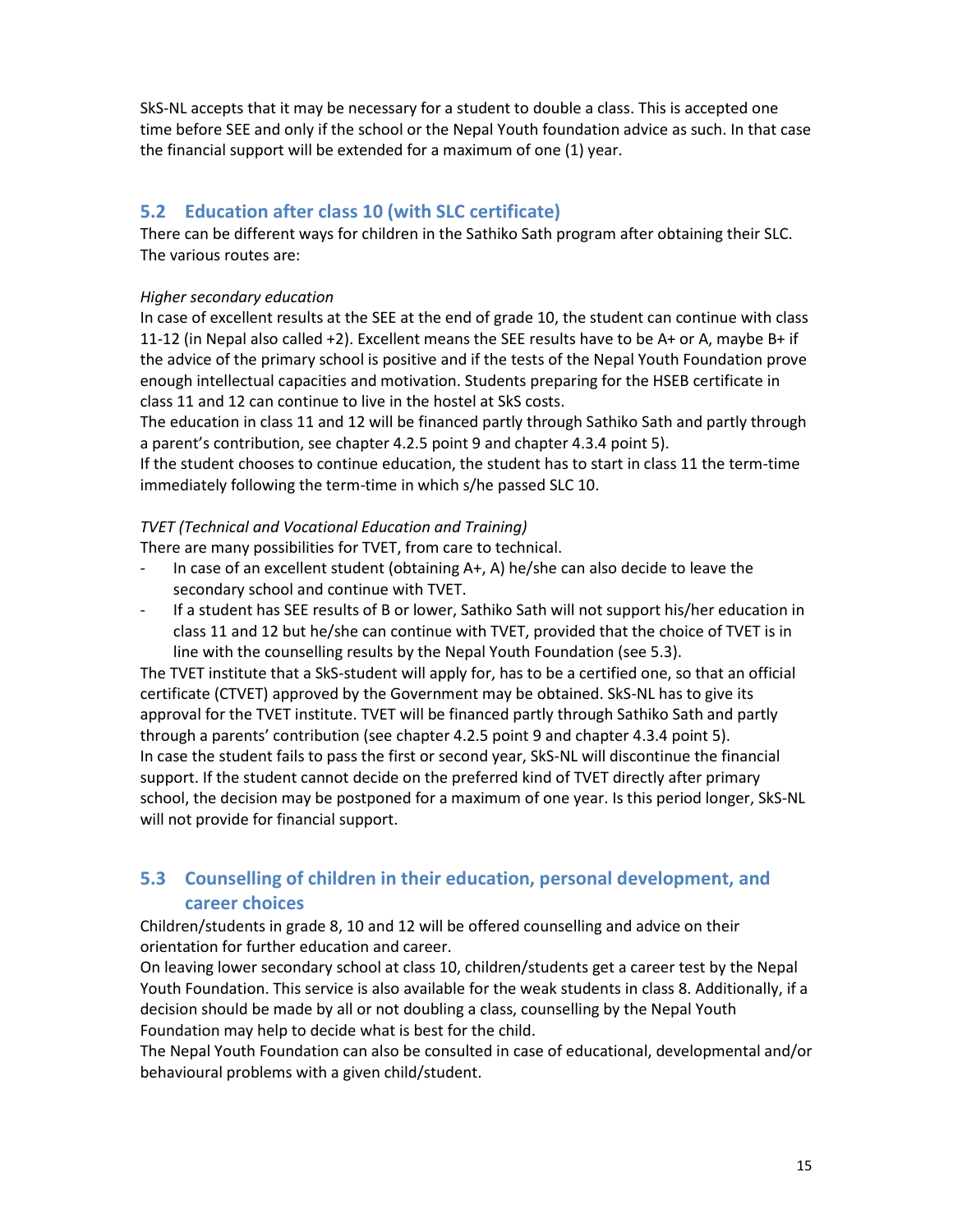# **5.4 Study materials and school supplies**

Study materials and other necessary school supplies (f.i. school uniform) are financed by SkS-NL. Travel costs to vocational education institutes are financed by SkS-NL.

# **5.5 Living, health, and safety checks**

Hostels must be approved by the District Education Office and have to comply with all safety rules for hostels set by the Nepalese government. This is also a binding rule of SkS-NL for SSN. Thus, a quality standard for living, health and safety is set objectively, and does not need further description in this WWT.

Children and students are fully housed during their education; including of food, transport, facilities to do their homework and to recreate for the length of their primary and secondary education.

Sathiko Sath has arranged a health insurance for all children and the staff members, which covers part of the medical cost. Every child/student receives a full health check periodically. All this is funded by SkS-NL.

# **5.6 Complaints procedure and Grievance Redressing Mechanism**

Children (or their parents) may file a complaint with the manager of the hostels or with the secretary of SSN-EC about any issues related to their stay in the hostels. An independent mediator may also be appointed in case of a conflict of interest or other complications. Children (or their parents) may file a complaint about any issues regarding their primary, secondary or TVET or their housing with the manager of the hostels or with the teachers or other responsible person(s) in their school.

An independent mediator will be appointed if necessary; this may be (for instance) a staff member of Nepal Youth Foundation.

# **6 FUNDING AND FINANCIAL MANAGEMENT**

# **6.1 Fundraising**

- 1. SkS-NL aims to raise sufficient funds for primary and secondary education, TVET and housing of the children admitted to the SSN Foundation.
- 2. if it is anticipated that the funds will be insufficient, SkS-NL will inform SSN-EC and discuss with them which measures will have to be taken (see also 4.1). If no solution can be found and/or not enough funds can be raised, SkS-NL will be forced - and has the right - to reduce (or even terminate) the education program.
- 3. SSN will strive to obtain grants from the Nepalese government and from NGOs for the primary, secondary, and vocational education of the children and for other community development programs for the selected communities. The yearly result will be published in the annual financial report of SSN.

# **6.2 Financial statements**

The financial statements (FS) of both SkS-NL and SSN run according to the Nepalese fiscal year, which ends on July 15th of the Western calendar system.

1. Within two months after the end of the Nepalese fiscal year (before September 15th), SSN-EC should have their Financial Statements ready and signed by SKS-NL. The Financial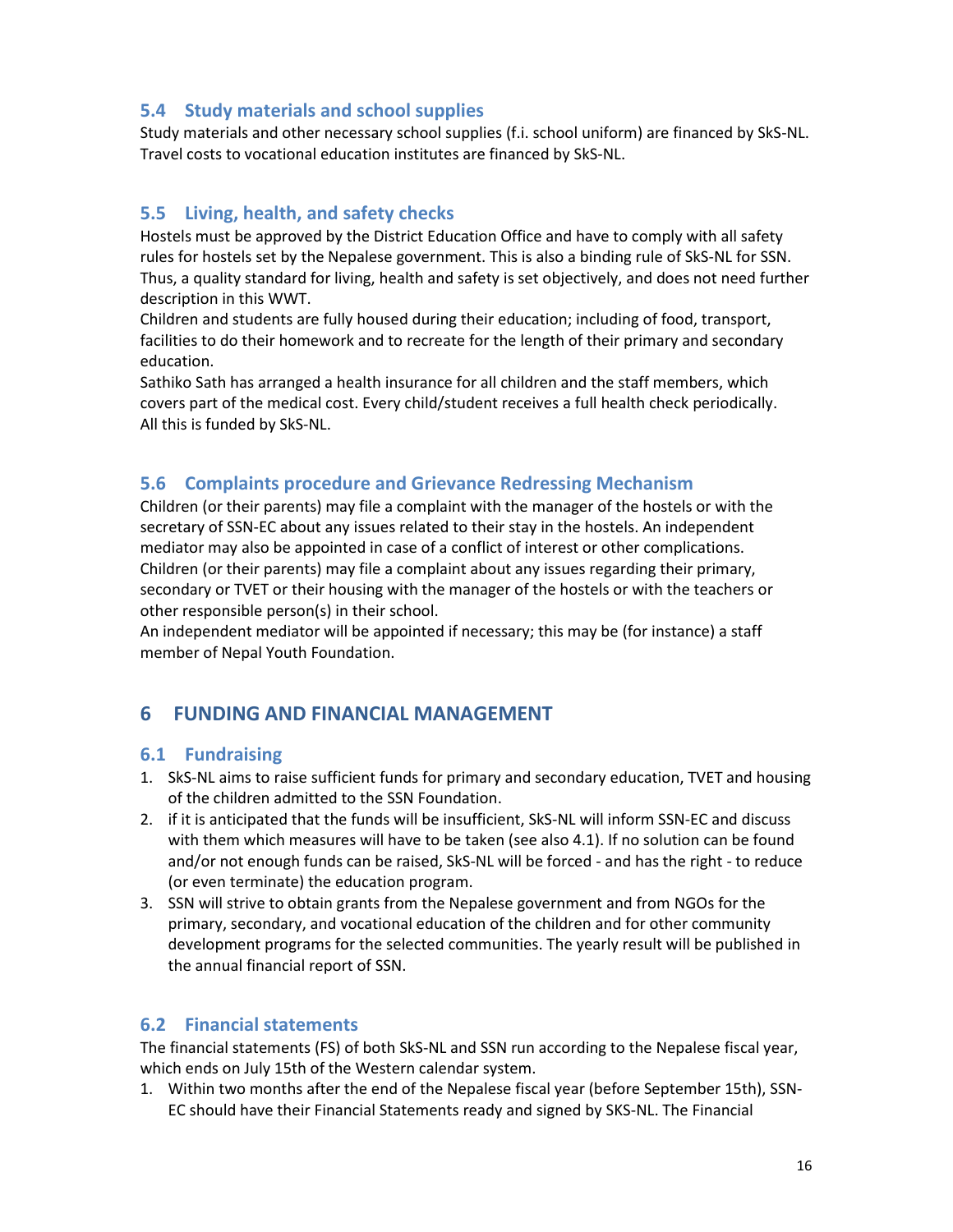Statements must be accompanied by an independent Auditor's Report established by the SSN-EC and be presented to SkS-NL.

2. Within six months after the end of the Nepalese fiscal year, or earlier if possible, SkS-NL should have their Financial Statements ready and approved by the SkS-NL Board and published on their website.

# **6.3 Number of new children for primary education**

Depending on the results of fundraising and the new cost budget, SkS-NL will indicate in October/November period the maximum number of children which may be admitted to the following school year to the SSN-EC.

# **6.4 Budgeting after SEE graduation**

- 1. Annually, before December 15th, SSN-EC gives an estimate of the costs and the duration of the educational course of students who will start or continue their TVET in the following school year or start with class 11 the higher secondary education or continue with class 12.
- 2. SkS-NL (adjusts and) approves as soon as possible the financial limit for the costs of TVET and also for the higher secondary education, starting for the following year, keeping in mind the parents' contribution. See 4.3.4 p5 (SkS-NL pays 50% of the annual costs with a maximum of 120.000Nrps for a maximum of 2 years).

# **6.5 Budgeting for TTK**

Annually, before February 15, the number of graduates that will participate in the TTK must be known. Only costs of travel and educational materials are budgeted.

# **6.6 Program Planning and budget next fiscal year**

- 1. SKS–NL has aligned their fiscal year with the Nepali fiscal year, starting July 16.
- 2. SSN sends an estimated annual budget for the next fiscal year to SkS-NL ultimately February 1, including expected number of (new) children for primary and secondary education and TVET.

SNN must also submit this annual budget to the supervisory authority in Nepal

- 3. SkS-NL checks and approves the budget for SSN-EC.
- 4. Annually, within two months after the end of the Nepalese fiscal year, the Nepalese accountant year report has been received by SkS-NL (see 6.2). Based on this report SkS-NL makes its Financial Statements.

# **6.7 Financial control and payments**

Every three months SSN sends a financial report with an overview of the expected expenses to the treasurer of SkS-NL and, if requested by SkS-NL, a liquidity plan.

Based on this report, SNN requests an advance/contribution. After checking and possibly reconciliation, the treasurer of SkS-NL will transfer an amount.

The school fees are transferred separately from this amount, based on an invoice from the school.

Exceptionally Interim money can be transferred.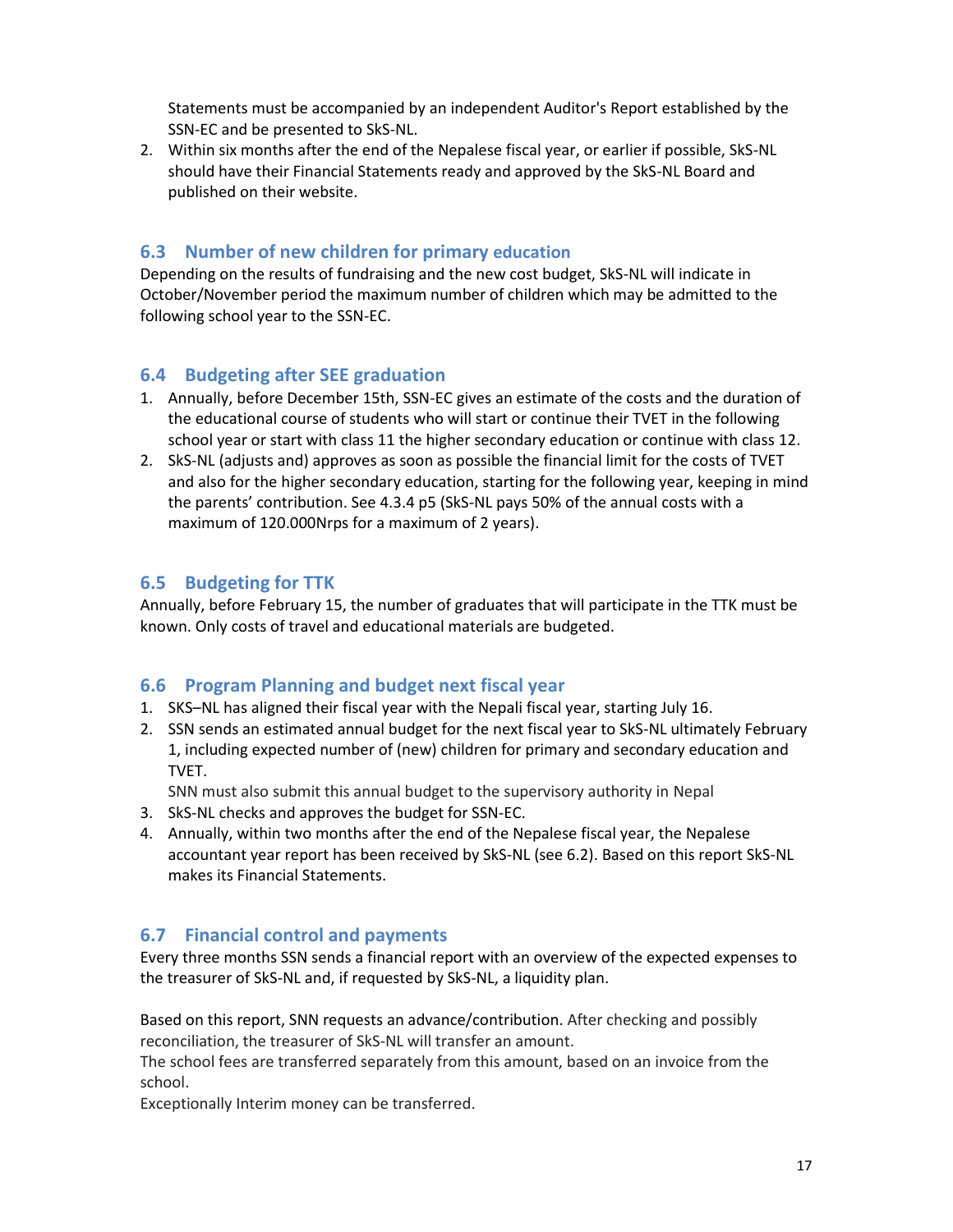# **7 WWT REVIEW AND UPDATING**

Once this new version has been approved by SSN-EC, it is recommended to review this procedure once every 3 years and make amendments and changes where necessary, unless urgent reasons justify an earlier review.